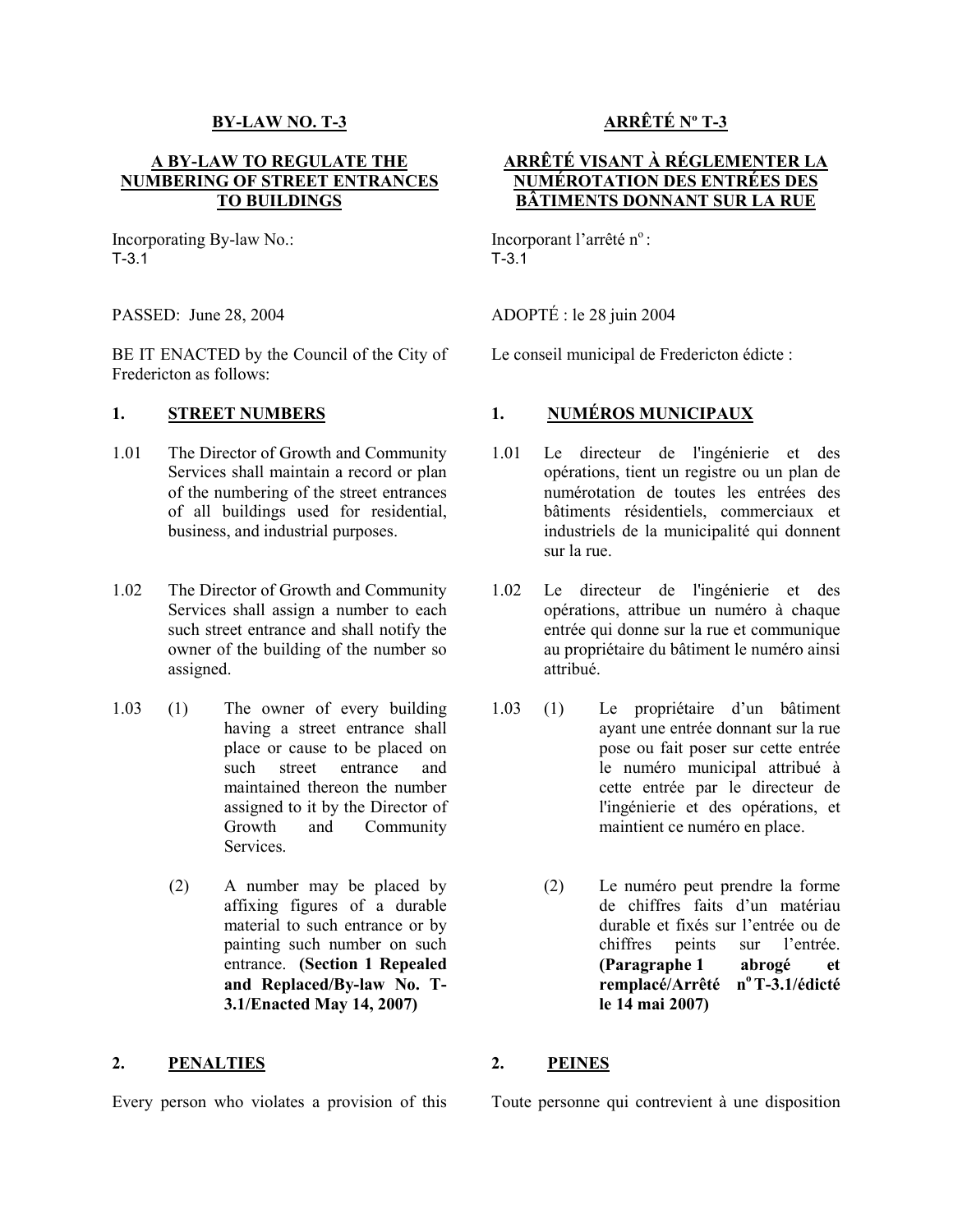by-law is guilty of an offence and is liable on summary conviction to a fine of not more than fifty dollars (\$50.00).

- 3.01 By-law No. T-3, A By-law to Regulate the Numbering of Street Entrances to Buildings, and amendments thereto, given third reading on November 26, 1990, is hereby repealed.
- 3.02 The repeal of By-law No. T-3, A By-law to Regulate the Numbering of Street Entrances to Buildings, of the City of Fredericton shall not affect any penalty, forfeiture or liability, incurred before such repeal or any proceeding for enforcing the same completed or pending at the time of repeal; nor shall it repeal, defeat, disturb, invalidate or prejudicially affect any matter or thing whatsoever completed, existing or pending at the time of repeal.

du présent arrêté commet une infraction et est passible, sur déclaration de culpabilité par procédure sommaire, d'une amende maximale de cinquante dollars.

## **3. REPEAL PROVISIONS 3. DISPOSITIONS ABROGATIVES**

- 3.01 Est abrogé l'arrêté nº T-3 intitulé *A By-law to Regulate the Numbering of Street Entrances to Buildings,* adopté en troisième lecture le 26 novembre 1990, ensemble ses modifications.
- 3.02 L'abrogation de l'arrêté susmentionné n'a aucun effet sur les peines ou confiscations encourues, ou sur la responsabilité engagée, avant cette abrogation, ni sur les procédures d'exécution y afférentes achevées ou pendantes au moment de celle-ci; elle n'a pas non plus pour effet d'abroger, d'annuler, de modifier, d'invalider ou d'altérer quoi que ce soit qui serait achevé, courant ou pendant à ce moment.

 *(Sgd.) B. Woodside*   $\mathcal{L}_\text{max}$  , where  $\mathcal{L}_\text{max}$  is the set of  $\mathcal{L}_\text{max}$ 

Brad Woodside Mayor / Maire

 *(Sgd.) Pamela G. Hargrove*  $\mathcal{L}_\text{max}$  , where  $\mathcal{L}_\text{max}$  is the set of  $\mathcal{L}_\text{max}$ 

Pamela G. Hargrove City Clerk / Secrétaire municipale